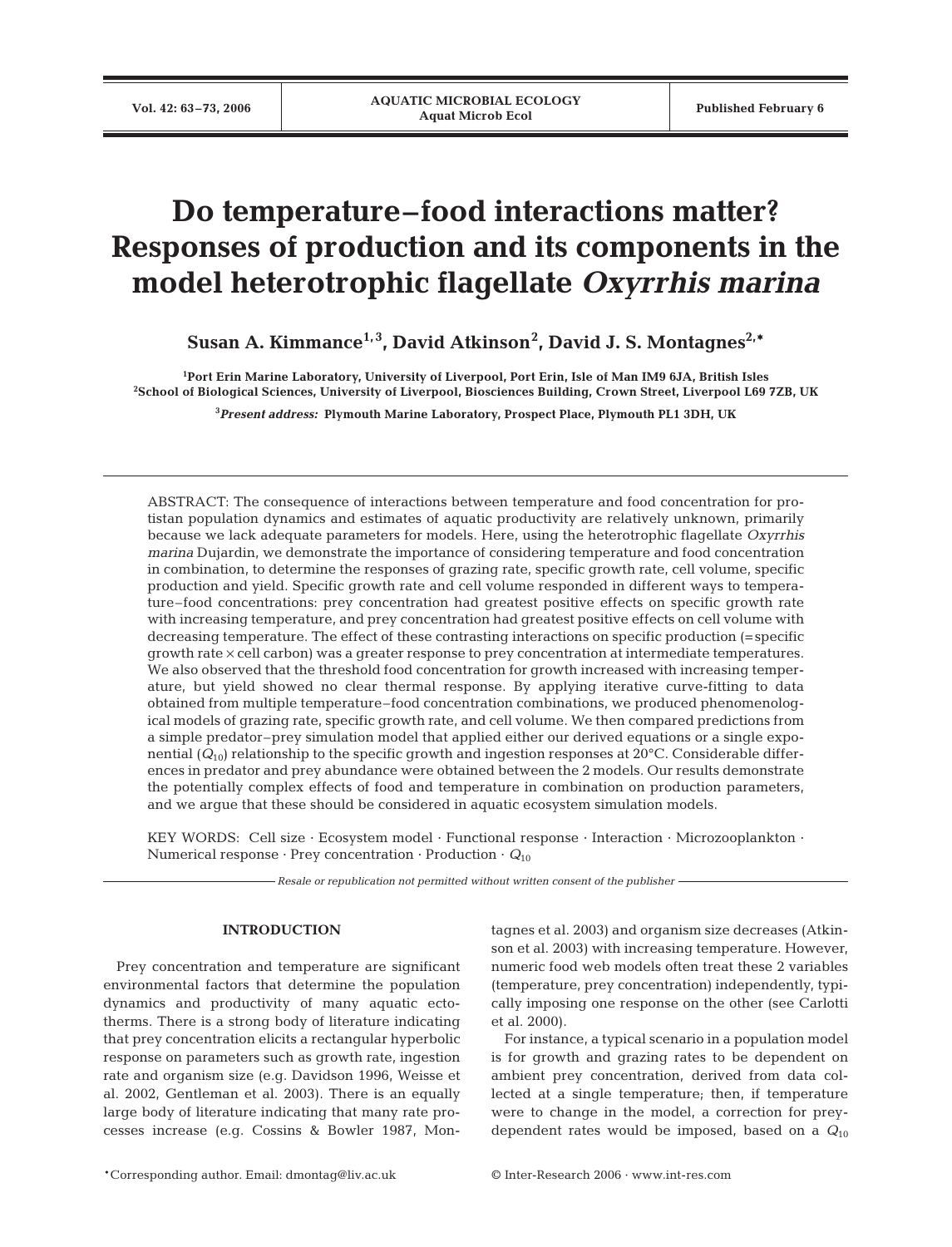response (e.g.  $Q_{10} = 2.5$ ; Caron et al. 1990). The reason for this methodology is simple: few studies simultaneously examine the effect of both temperature and prey concentration. The concern we raise here is that there may be unaccounted for interaction between temperature and prey concentrations that will alter the outcome of such food web models. Collecting data on prey-dependent responses at many temperatures is arduous work. However, we suggest that predictive responses obtained by fitting equations to data sets that vary both temperature and prey concentration will substantially alter the outcome of food web models.

There are already indications that temperature and prey levels should not be treated independently. Food levels that support growth at low temperatures may be inadequate at high temperatures (Weisse et al. 2002 and references within). Thus, interaction between increased temperature and food resources may produce a counterintuitive decrease in productivity (e.g. Lampert 1977). Furthermore, significant temperature–prey interactions occur for a variety of plankters, including copepods, *Daphnia* spp., rotifers, and ciliates (Orcutt & Porter 1984, Thébault 1985, Achenbach & Lampert 1997, Stelzer 1998, Giebelhausen & Lampert 2001, Weisse et al. 2002). Despite the wealth of information on the impact of temperature and prey concentration on size, and on growth and ingestion rates, the combined effect of these factors has rarely been studied in detail for either metazoans or protozoans. Partially, this lack of data is due to the difficulties of working with organisms with long generation times. Protists, on the other hand, with generation times on the order of hours, are ideal tools to assess the interactive effects of temperature and prey concentration (e.g. Weisse et al. 2002). It is also well recognised that protozoans are important components of many aquatic ecosystems, ranging from the open ocean to sewage systems (Fenchel 1987), all of which can be impacted by both changing prey levels and temperature. Thus, there is a specific need for such studies on protozoans.

The small marine flagellate *Oxyrrhis marina* Dujardin was chosen as a model to examine the combined effect of food concentration and temperature on specific growth rate, ingestion rate, cell size, and production. This protist is likely ubiquitous (Lowe et al. 2005), and has been used as a model to assess responses to prey type and concentration (Flynn & Davidson 1993), nutrient regeneration (Davidson et al. 1995), and salinity (Droop 1959, Buskey et al. 1998). In addition, *O. marina* has been used to model bi- and tritrophic grazing interactions (Wolfe & Steinke 1996), dimethyl sulphide production and grazing selectivity (Wolfe et al. 1997, Wolfe 2000), and the potential control of red-tide organisms (Jeong et al. 2003, Johnson

et al. 2003). Thus, further information on this species may not only suggest general relationships but will also build our database on this model organism.

Our aim was first to assess the effects of temperature and food concentration on parameters associated with modelling food webs (e.g. growth rate, ingestion rate, cell size), including the extent of temperature–food concentration interactions. We then briefly used equations that included the combined response to temperature and prey concentration, to illustrate that such equations substantially alter the outputs of resource– consumer population models compared to those that employ independent  $Q_{10}$  functions.

#### **MATERIALS AND METHODS**

**Temperature effects on growth and ingestion of** *Oxyrrhis marina***.** This study was developed in 4 integrated parts: (1) to visually characterise the interactive effect of temperature and prey concentration on specific growth rate, cell volume, specific production, ingestion, and yield, we examined the effect of prey concentration at several discrete temperatures; (2) to statistically assess the interactions at sub-saturating vs. saturating prey concentrations, we examined the effect of temperature on specific growth rate, cell volume, and production at 3 discrete prey levels established using data from the first set of experiments: zero  $(0 \text{ ml}^{-1})$ , sub-saturating (5 to 70  $\times$  10<sup>2</sup> ml<sup>-1</sup>), and saturating (1.8 to  $2.5 \times 10^5$  ml<sup>-1</sup>); (3) to provide predictive equations that describe the combined effects of temperature and food concentration on growth, ingestion, and cell volume, we fitted equations to response-data from all temperature and prey concentration combinations from the 2 experiments mentioned above; finally (4) to illustrate the impact of using these predictive equations compared with applying a *Q*10-response to account for temperature effects, we developed a simple population model and compared its outputs. As the population model provided a synthesis of the study, we have reserved its description and evaluation for the 'Discussion'. Methodological details of the other approaches follow.

**Culture methods and experimental design of incubations.** *Oxyrrhis marina* was isolated from a rock pool  $\sim$ 5 m above mean low tide, ( $\sim$ 12 $\degree$ C, 34 ppt) in October 1998 on the Isle of Man (54° 4.06' N, 04° 44.25' W); it was maintained on the ~5 µm cryptophyte *Isochrysis galbana* (Culture Collection of the Marine Biological Laboratory, Helsingør, Denmark). Both *O. marina* and *I. galbana* were maintained at  $15 \pm 0.5$ °C in f/2 medium (Guillard 1972) and harvested in exponential phase for experiments. *I. galbana* was exposed to 150 µmol photons  $m^{-2}$  s<sup>-1</sup> on a 14:10 h light:dark cycle.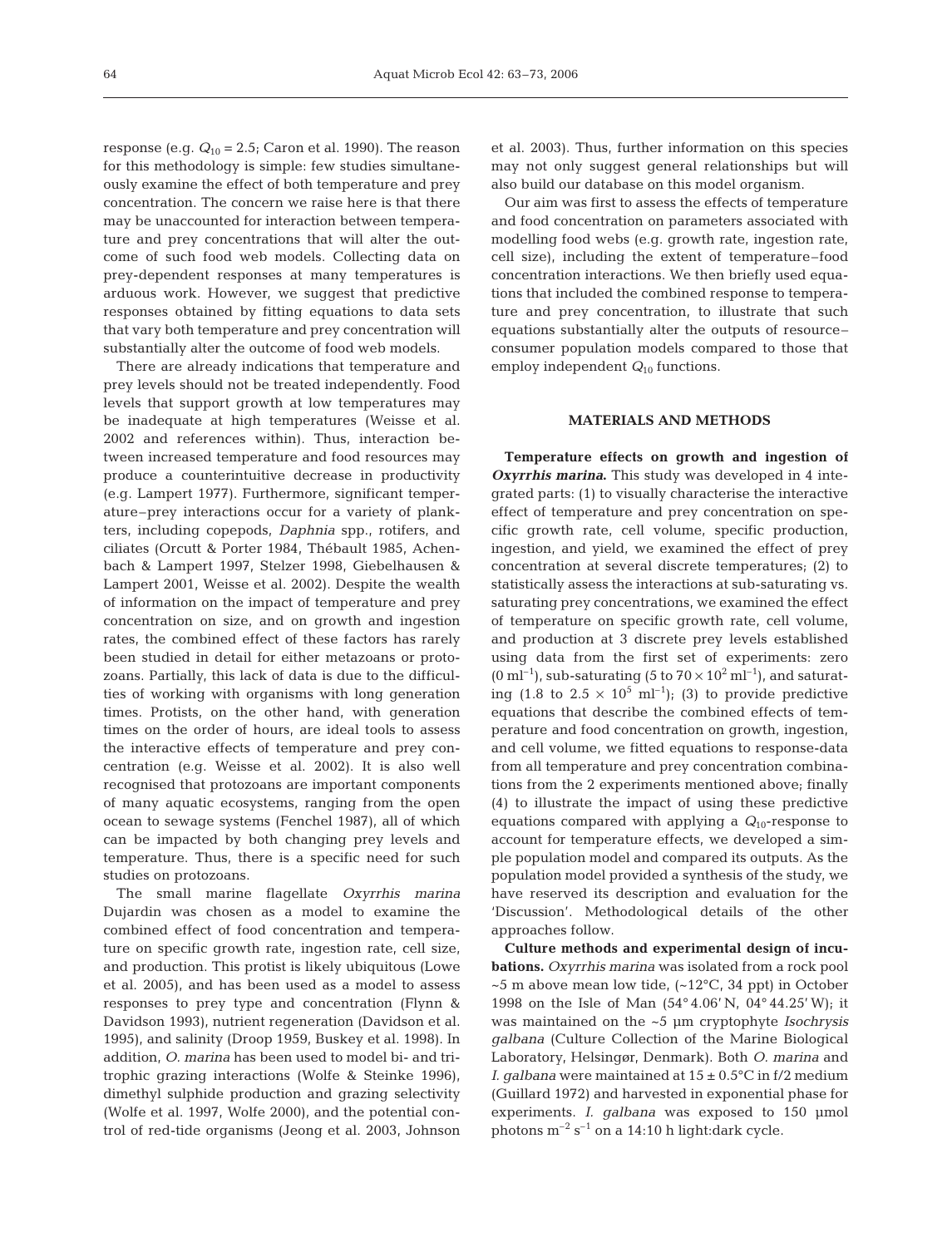Growth and ingestion rates and cell size were determined for *Oxyrrhis marina* between 8 and 30°C at 20 to 30 *Isochrysis galbana* (prey) concentrations ranging from  $10^2$  to  $2.5 \times 10^5$  ml<sup>-1</sup> (concentrations shown in Figs. 1 to 5). For prey-response experiments at discrete temperatures there was no replication (e.g. see Fig. 1), while for temperature-response experiments at the 3 discrete prey levels each temperature-prey treatment was replicated  $(n = 3; e.g.$  see Fig. 2).

The experiments were conducted in temperaturecontrolled water-baths, in the dark, in 250 ml polycarbonate bottles that were continuously mixed by gentle rotation. Cultures were acclimated to the experimental conditions for at least 1 generation, after which initial counts were made, and were then incubated for 24 h, after which final counts were made. Densities of liveprey and Lugol-fixed (2% final volume) *Oxyrrhis marina* were measured: live-prey densities were determined using a Model II Coulter Counter, and fixed *O*. *marina* densities were determined using a Sedgewick-Rafter chamber. *O. marina* cell volume was estimated from ≥50 cells (obtained at the end of each 24 h incubation), using length and width measurements and assuming a prolate spheroid shape. All *O. marina* size measurements were made on acid Lugolfixed material (final concentration 2%) and volume was calculated taking into account fixation-induced shrinkage (Montagnes et al. 1994).

**Parameters measured in incubations.** Specific growth rate (μ, d–1) of *Oxyrrhis marina* was calculated assuming exponential growth over 24 h: i.e.  $\mu = \ln(N_t N_0/t$ , where  $N_0$  and  $N_t$  are initial and final *O*. *marina* numbers, respectively, and *t* (d) is the experiment duration. The geometric mean prey concentration was determined in each bottle over the 24 h incubation; although prey numbers decreased during incubation, densities remained sufficiently constant to allow the assumption that, relative to other prey treatments, changes would not alter the assumption of constant exponential growth over 24 h. Ingestion rate (*I)* by *O*. *marina* was calculated from prey depletion (using initial and final prey counts) compared to controls, following equations outlined by Heinbokel (1978). *O. marina* carbon content was determined from volumes (0.099 pg µm–3; Menden-Deuer & Lessard 2000). Specific production (*Sp)* of *O*. *marina* was calculated after Montagnes & Weisse (2000), modified by converting volume to biomass:  $Sp = \mu(v \cdot OC)$ , where  $\mu$  = specific growth rate  $(d^{-1})$ ;  $v = O$ . *marina* cell volume  $(\mu m^3)$ ; and OC =  $O$ . *marina* carbon (pg C  $\mu$ m<sup>-3</sup>). Yield (=gross growth efficiency, Fenchel 1982) was calculated as:  $yield = Sp/(I \cdot pC)$ , where *I* (ingestion) = prey *O*. *marina*<sup>-1</sup> d<sup>-1</sup> and pC = pg carbon *Isochrysis galbana*<sup>-1</sup>, calculated from the temperature–volume and carbon– volume relationships of Montagnes & Franklin (2001).

**Response models.** To characterise the interactive effect of temperature and prey concentration on specific growth rate, ingestion, cell volume, and specific production, we fitted established response models (e.g. Montagnes & Lessard 1999) to data from experiments conducted at discrete temperatures. Curves were generated by an iterative fitting method, using the Marquardt-Levenberg least squares algorithm (Sigmaplot Version 5, 1999, SPSS); this algorithm is appropriate for describing such biological data sets (Berges et al. 1994). Numerical responses, with non-zero intercepts, were established by fitting Eq. (1) to growth rate data. Functional responses were established by fitting Eq. (2) to ingestion rate data. The response of cell volume to prey concentration was established by fitting Eq. (3) to cell volume data. The response of specific production to prey concentration was established by fitting Eq. (4) to specific production data:

$$
\mu = \frac{\mu_{\text{max}} \times (p - p')}{k_1 + (p - p')} \tag{1}
$$

$$
I = \frac{I_{\text{max}} \times p}{k_2 + p} \tag{2}
$$

$$
v = \frac{v_{\text{max}} \times p}{k_3 + p} + c \tag{3}
$$

$$
Sp = \frac{Sp_{\text{max}} \times (p - p')}{k_4 + (p - p')}
$$
 (4)

where  $\mu$  = growth rate  $(d^{-1})$ ;  $\mu_{max}$  = maximum growth rate  $(d^{-1})$ ;  $p =$  the geometric mean prey concentration  $(ml^{-1})$ ;  $p'$  = threshold concentration (prey concentration at which  $\mu = 0$  or  $Sp = 0$ ;  $I =$  ingestion rate (prey *Oxyrrhis marina*<sup>-1</sup> h<sup>-1</sup>);  $I_{\text{max}}$  = maximum ingestion rate (prey *O. marina*<sup>-1</sup> h<sup>-1</sup>);  $v =$  cell volume ( $\mu$ m<sup>3</sup>);  $v_{\text{max}} =$ maximum volume  $(\mu m^3)$ ;  $c =$  predicted cell volume at zero prey  $(\mu m^3)$ ; *Sp* = specific production (pg C d<sup>-1</sup>);  $Sp_{\text{max}} = \text{maximum specific production (pg C d}^{-1}); k_1, k_2,$  $k_3, k_4$  = are constants (ml<sup>-1</sup>).

**Statistical tests for interaction.** To assess for interactive effects in the temperature-response experiments conducted at the 3 discrete prey levels (zero, sub-saturating, saturating), analysis of covariance was applied to the specific growth rate and cell volume data. When linear trends with temperature were not apparent, analysis of variance was applied to test for interactive effects.

Cell volume data were further investigated. The relationship between temperature and cell volume in protists has been studied by calculating the slope of the volume–temperature relationship divided by cell volume at a reference temperature (15°C); this parameter, presented as a percent change in volume with temperature (%  $^{\circ}C^{-1}$ ), is referred to as the relative thermal sensitivity of cell volume (Atkinson et al. 2003).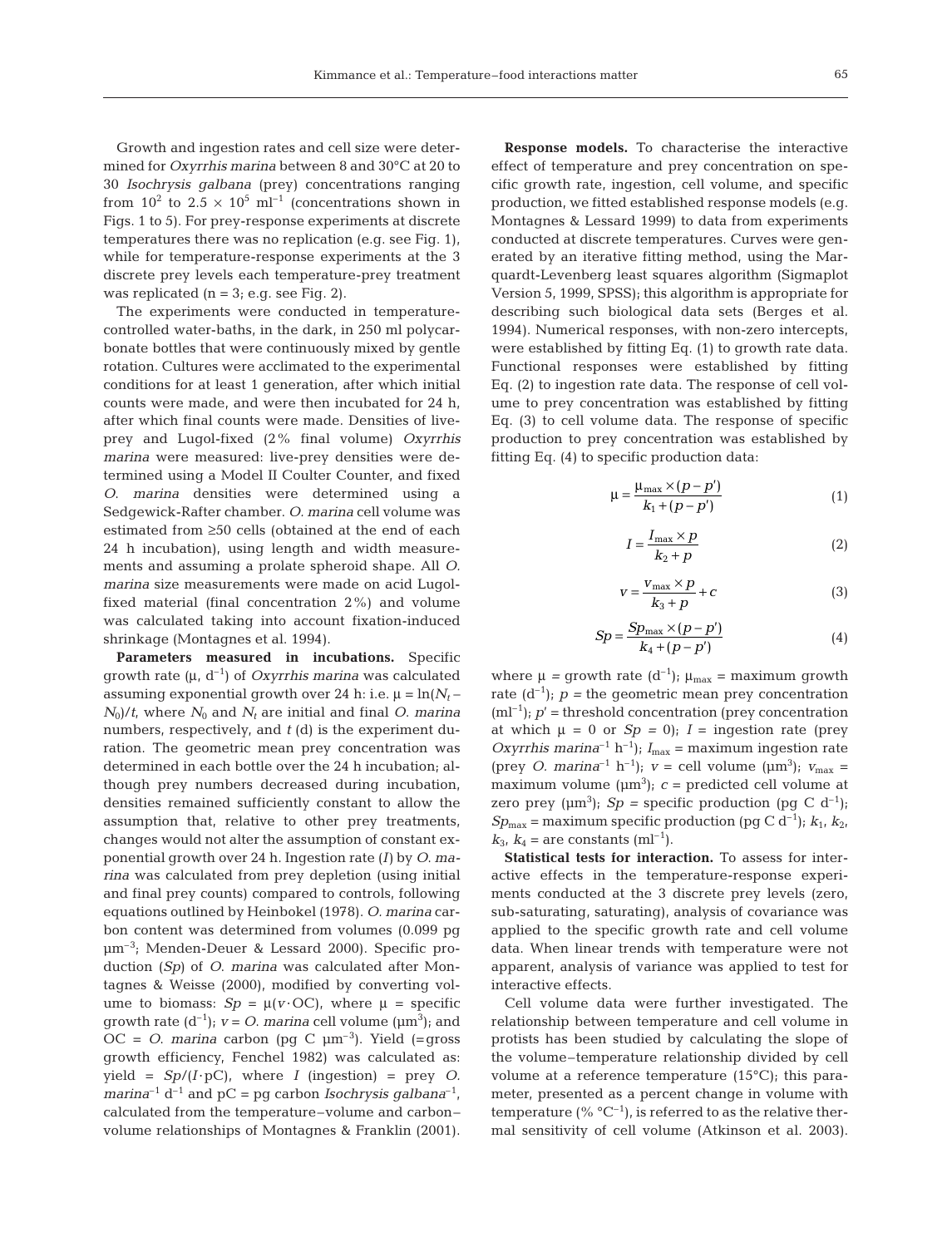Following Atkinson et al. (2003), the relative thermal sensitivity of cell volume was calculated at saturating and sub-saturating prey concentrations, and analysis of covariance was applied to test for interactive effects.

**Predictive models.** Curves were iteratively fit to response-data from all temperatures and prey concentration combinations using the Marquardt-Levenberg least squares algorithm, and parameters were determined. Initially a number of alternative predictive equations were fitted to the data (see Kimmance 2001 for details), and the most appropriate were selected based on their biological suitability (related to Eqs. 1 to 4 above) and best fit to the data; i.e. where regressions were significant,  $p < 0.05$ , and had the highest adjusted  $R^2$  value.



Fig. 1. *Oxyrrhis marina*. Response of specific growth rate, cell volume, and specific production (product of specific growth rate and cell carbon) to prey concentration (*Isochrysis galbana*) at temperatures ranging from 8 to 30°C. Continuous lines are the best fit to the data. Dashed line on the 20°C specific growth rate panel, which is virtually identical to the continuous line was used to assess models (see 'Discussion: Application of interaction between temperature and prey concentration')

## **RESULTS**

## **Temperature effects on growth and ingestion parameters**

Specific growth rate of *Oxyrrhis marina* generally followed a rectangular hyperbolic response with a positive prey-intercept (Fig. 1, Eq. 1). As temperature increased, both the maximum growth rate and threshold food concentration (i.e. the prey concentration where  $\mu = 0$ ) increased (Figs. 1 & 2d), suggesting an interactive effect of temperature and prey concentration on specific growth rate. Further investigation supported this, as the response of the specific growth rate

> of *O. marina* to temperature differed between the 3 food levels (Fig. 2a). At saturating prey concentrations, mean specific growth rate increased with increasing temperature until 25°C; at 28°C growth decreased. At sub-saturating prey levels, mean specific growth rate also increased with increasing temperature, but the maximum occurred at 18°C. At zero prey concentration, specific growth rate decreased with increasing temperature, becoming negative at 25°C. The apparent (but not significant) positive growth when no food was present (Fig. 2a) may have been due to cells dividing without increasing in size. Analysis of covariance indicated an interaction: for saturating prey (between 8 and 20°C) and subsaturating prey (between 8 and 18°C), specific growth rate increased linearly with increasing temperature (Fig. 2a), but over these ranges the slopes differed  $(p < 0.05)$ .

> *Oxyrrhis marina* cell volume generally increased with increasing prey concentration and decreased with increasing temperature (Fig. 1). The relationship between *O. marina* cell volume and prey concentration (Eq. 3) changed as a function of experimental temperature (Fig. 1), suggesting an interactive effect of temperature and prey level on predator volume. Further investigation supported this, as the relationship between *O. marina* volume and temperature differed between the 3 prey concentrations (Fig. 2b): analysis of covariance indicated that the slope of cell volume vs. temperature was significantly lower at subsaturating prey concentrations than at growth-saturating levels ( $p < 0.05$ ). Specifically, at zero prey concentration, the relative thermal sensitivity of *O*. *marina* cell volume was  $2\%$  °C<sup>-1</sup>; at sub-saturating prey concentrations it was  $1\%$  °C<sup>-1</sup>, and at saturating prey concentrations it was  $6\%$  °C<sup>-1</sup>.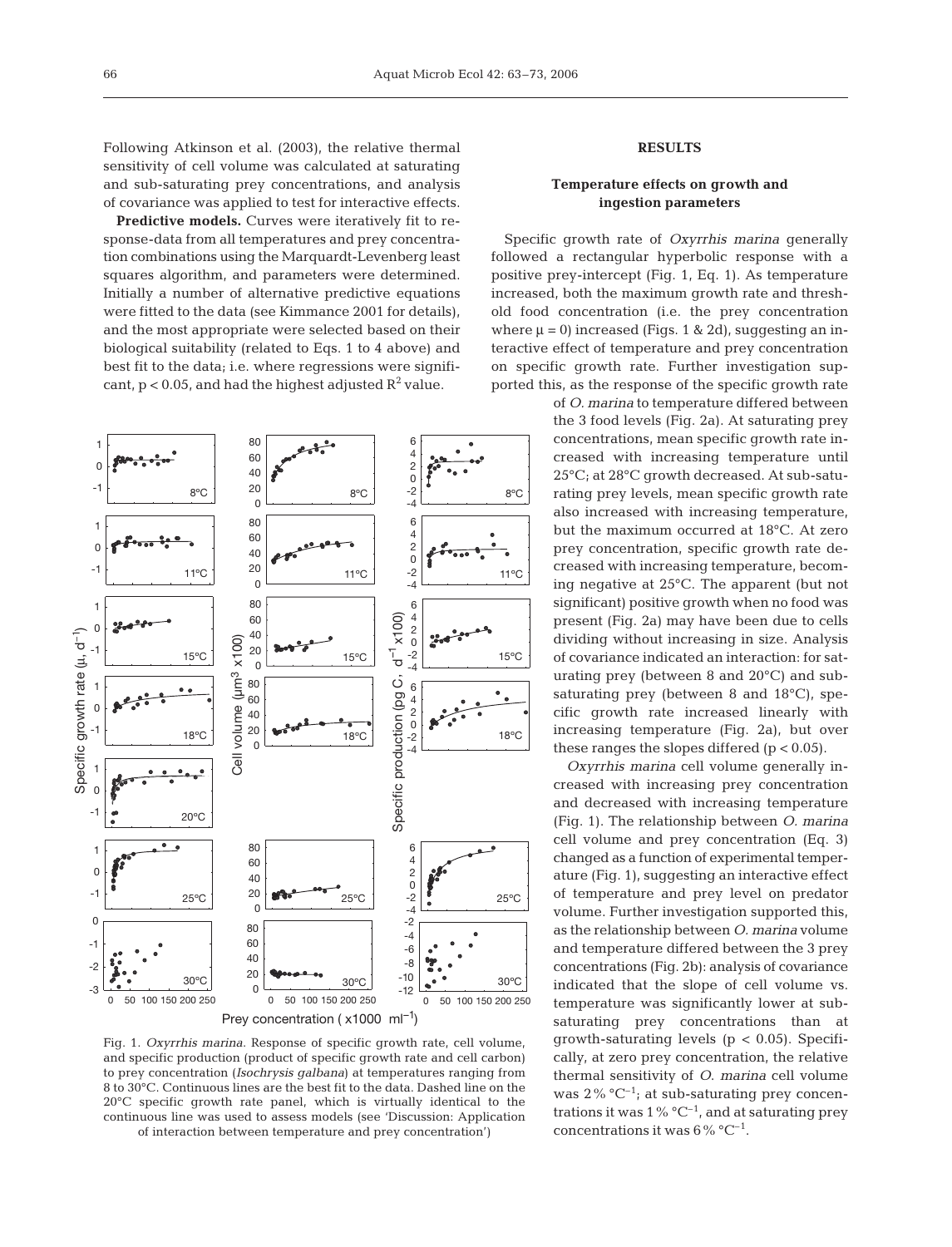

Fig. 2. *Oxyrrhis marina*. Response (mean ± SE) of specific growth rate, cell volume, specific production (product of specific growth rate and cell carbon), and threshold concentration (where μ = 0) to temperature at 3 prey (*Isochrysis galbana*) concentrations: ( $\bullet$ ) saturating, ( $\blacksquare$ ) sub-saturating, and  $(A)$  zero prey; see 'Materials and methods' for details

Specific production (*Sp*) of *Oxyrrhis marina* generally increased with both increasing temperature and increasing prey concentration, following a rectangular hyperbolic response (Eq. 4, Fig. 1). As temperature increased, *Sp*<sub>max</sub> increased, and the shape of the hyperbolic function differed between temperatures, suggesting an interaction (Fig. 1). When specific production was examined at the 3 discrete prey concentrations (Fig. 2c), there was further evidence of an interactive effect. Specific growth rate increased and cell volume decreased with increasing temperature (see above), but the product of these (*Sp*) showed a dif-

ferent response. Specific production was virtually zero below 15 to 18°C in the no-prey treatment. Unlike the maximum specific growth rate, which occurred at different temperatures depending on prey level, specific production peaked at ~15°C at both saturating and sub-saturating prey levels. However, production was much lower at sub-saturating concentrations (Fig. 2c).

The ingestion rate of *Oxyrrhis marina* increased with increasing food concentration and temperature, following a rectangular hyperbolic function with an *x*-intercept of zero (Eq. 2, Fig. 3). At lower temperatures ingestion rate tended to increase more linearly with increasing food concentration (Fig. 3), suggesting an interactive effect of food level and temperature on ingestion. The ingestion rates at sub-saturating levels were not ob-



Fig. 3. *Oxyrrhis marina*. Response of specific ingestion rate and yield (=gross growth efficiency) to prey concentration (*Isochrysis galbana*) at temperatures ranging from 8 to 25°C. Continuous lines are the best fit to the data. The dashed line in 20°C ingestion rate panel was used to assess models (see 'Discussion: Application of interaction between temperature and prey concentration')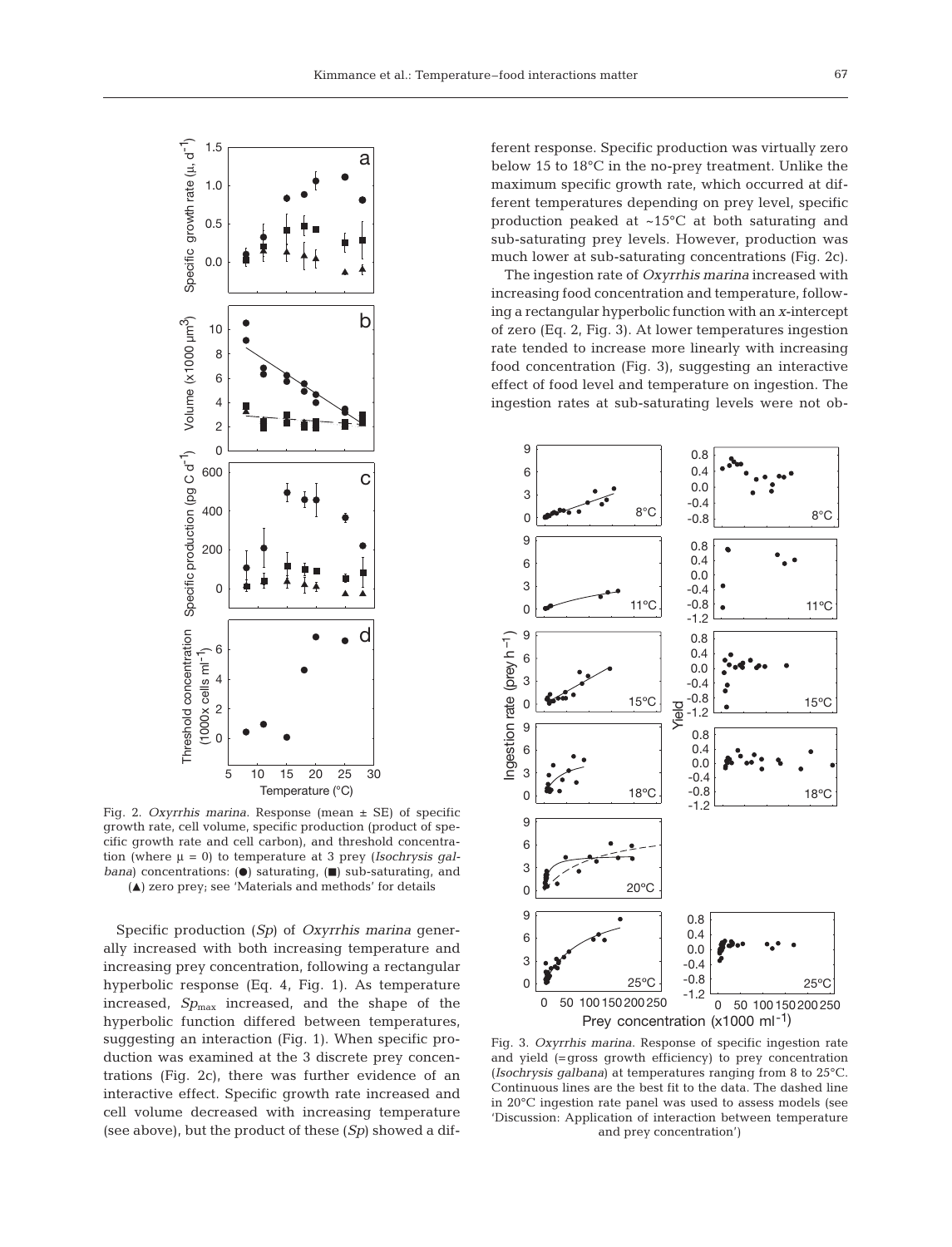tained, therefore the interaction was not statistically tested. Ingestion rate at saturating prey levels for growth (see Fig. 1), however, increased with increasing temperature between 8 and 20°C (Fig. 4a), but above 25°C, there was a decline in ingestion rate, and at 28°C it was reduced to nearly the same level as at 8°C (Fig. 4a).

*Oxyrrhis marina* yield (gross growth efficiency) depended on prey concentration (Fig. 3). A maximum yield of 0.6 to 0.7 occurred between 8 and  $11^{\circ}$ C, at  $\sim$ 2  $\times$  $10<sup>4</sup>$  prey ml<sup>-1</sup>. At 8<sup>o</sup>C, there appeared to be a decrease in yield with increased prey concentration (Fig. 3). At 11, 15, 18, and 25°C, yield initially increased with increasing prey concentration and then reached an asymptote (Fig. 3). *O. marina* yield at growth-saturating prey levels ranged from 0.04 to 0.43 (Fig. 4b), and exhibited no clear relationship with temperature when data from both sets of experiments were combined. Furthermore, analysis of variance indicated that there was no effect of temperature on yield when only the saturating prey concentrations, from the second set of experiments, was considered  $(p > 0.05)$ .

#### **Predictive models**

The response of *Oxyrrhis marina* specific growth rate to the combined effects of temperature and prey concentration was best described by Eq.  $(5)$   $(p < 0.05$ , adjusted  $R^2 = 0.53$ , Fig. 5a), where  $\mu$  = specific growth rate  $(d^{-1})$ ,  $p =$  prey concentration  $(ml^{-1})$ , and  $t =$  temper-



ature (°C). The response of the ingestion rate to the combined effects of temperature and prey concentration was best described by Eq. (6) (p < 0.05, adjusted  $R^2$  $= 0.59$ , Fig. 5b), where *I* = ingestion rate (prey h<sup>-1</sup>). The response of cell volume to the combined effects of temperature and prey concentration was best described by Eq. (7) ( $p < 0.05$ , adjusted  $R^2 = 0.86$ , Fig. 5c), where  $v =$ *O*. *marina* cell volume  $(\mu m^3)$ :

$$
\mu = \frac{0.94 \times (p - 6393)}{14160 + (p - 6393)} \times 0.05t
$$
 (5)

$$
I = \frac{23.74 \times p}{112.010 + p} \times 0.28(t - 7.99)^{0.10}
$$
 (6)

$$
v = \left(\frac{54000 \times p}{360000 + p} + 16412\right) \times (1.44 \times t^{-0.86})
$$
 (7)



Fig. 4. *Oxyrrhis marina*. Response (mean ± SD) of (a) ingestion rate and (b) yield to temperature at saturating prey (*Isochrysis galbana*) concentration. ( $\bullet$ ) Data from a set of experiments run only at saturating prey levels (see 'Materials and methods' for details); (O) from asymptotic values obtained from yield data in Fig. 3

Fig. 5. *Oxyrrhis marina*. Response of specific growth rate, ingestion rate, and cell volume to the combined effects of temperature and prey (*Isochrysis galbana*) concentration; data points obtained from all experiments; fits to data (mesh) in (a), (b) and (c) follow Eqs.  $(5)$ ,  $(6)$  &  $(7)$ , respectively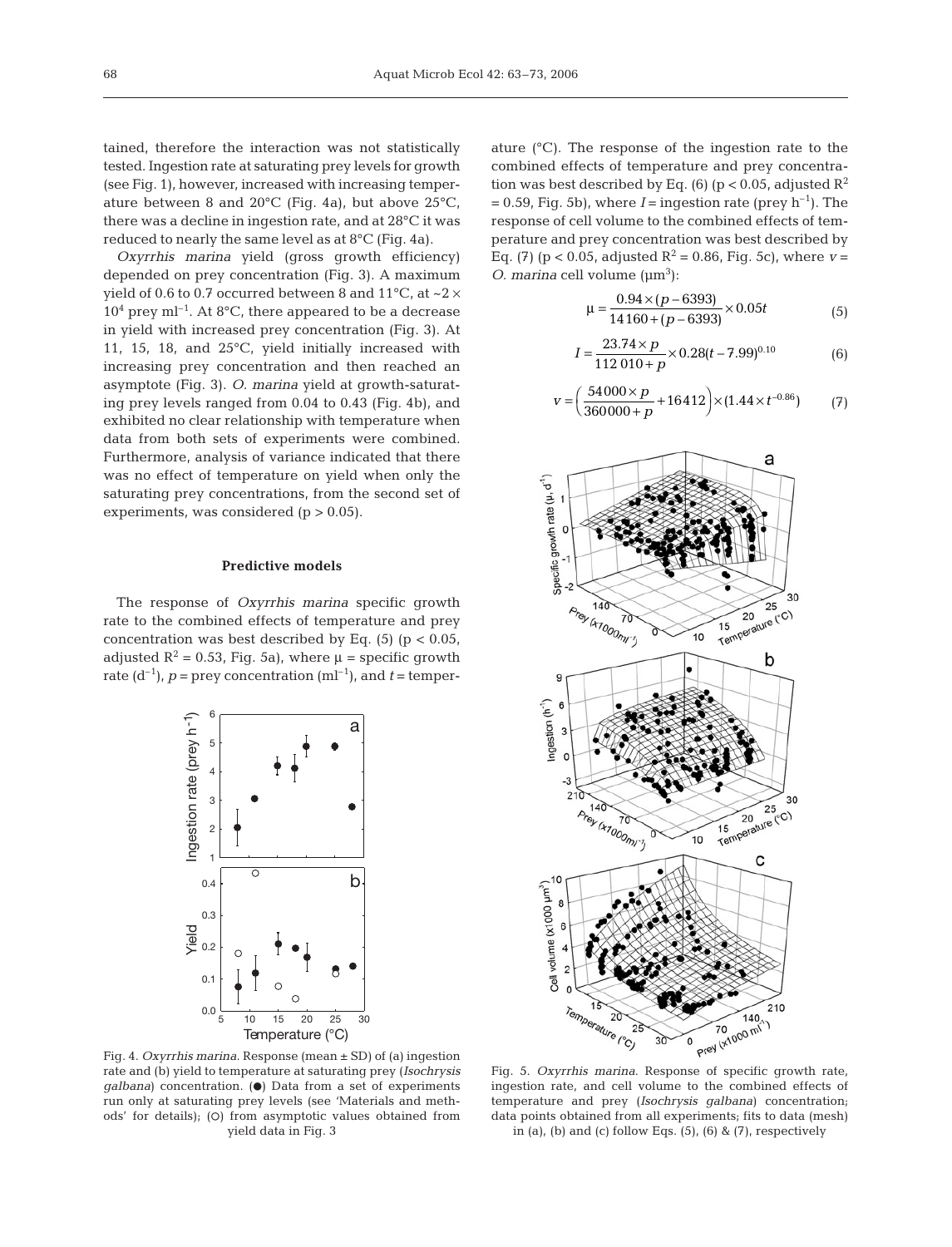#### **DISCUSSION**

#### **Prey concentration**

It is well established that protists typically follow Holling Type II, rectangular hyperbolic, functional and numerical responses, and *Oxyrrhis marina* is no exception. It is possible that some protists may elicit a sigmoidal, Type III, functional or numerical response, but in most studies data are rarely sufficiently precise to assess this, and we were not able to do so here. Similarly, we were not able to detect a threshold level for ingestion rate (i.e. the functional response was best modelled by Eq. 2). In contrast, we were able to reveal that *O. marina* exhibits a threshold prey level, where growth is zero. Such a threshold level for heterotrophic dinoflagellates (to which *O. marina* is related: Lowe et al. 2005) is well supported in the literature, with values typically ranging from 10 to  $10^3$  µg C  $l^{-1}$  (Jacobson 1987, Bjørnsen & Kuparinen 1991, Strom 1991, Hansen 1992, Strom & Buskey 1993, Buskey et al. 1994, Jeong & Latz 1994, Jakobsen & Hansen 1997). Threshold levels can be used to assess whether conditions are adequate to allow a predator to survive; our data suggest that *O. marina* can survive at relatively low prey levels (1 to 80 µg C  $l^{-1}$ ). Furthermore, establishing threshold levels (and mortality rates below them) may be critical for parameterising foodweb models, as they allow predators to die from starvation rather than being consumed by predators (Montagnes 1996).

There is also a tendency for some protists to be deleteriously affected at high prey concentrations (e.g. Montagnes & Lessard 1999), but this did not occur for *Oxyrrhis marina*. Its growth rate reached an asymptote and production and ingestion rate tended to increase, even to  $>10^5$  prey ml<sup>-1</sup>, suggesting that this species can occur and thrive at relatively high prey levels. Cell volume may also increase with increasing prey concentration (e.g. Montagnes & Lessard 1999), and this occurred for *O. marina*, becoming asymptotic at high prey levels. Thus, in general it appears that *O. marina* is able to survive at low prey levels and thrive at high prey levels. In fact, our specific production data indicate that *O. marina* can be extremely productive at temperatures of 18 to 25°C and prey concentrations  $>10^5$  ml<sup>-1</sup>.

Yield (gross growth efficiency) also varied as a function of prey concentration. Basic maintenance requires food, and thus a threshold prey concentration for growth exists. Consequently, at this threshold prey concentration, yield (by definition) is zero, and it will increase above this level to a maximum. This is what occurred for *Oxyrrhis marina*. More interestingly, yield

tends to decrease at higher prey levels, suggesting a reduction in efficiency at very high levels, as occasionally seen in other planktonic taxa (Valiela 1995).

Protists are often thought to be efficient feeders, with high yields, and studies typically use protozoan yield >40% to calculate ingestion or growth rates from growth and ingestion rates, respectively (e.g. Caron & Goldman 1990 and references therein, Bjørnsen & Kuparinen 1991, Archer et al. 1996). However, Straile (1997) found that a protist yield of  $\approx 20-30\%$  may be more appropriate, decreasing to  $~10-20\%$  when food is abundant, which is consistent with at least some of our findings (Fig. 3). Our findings support the application of variable yields, an observation that should be noted by modellers.

#### **Temperature**

Both protistan growth rate and cell volume can be modelled as linear functions of temperature (Atkinson et al. 2003, Montagnes et al. 2003), and the data from this study support this, at least over limited ranges. Our data also suggest that ingestion increases linearly with increasing temperature between 8 and 15°C (Fig. 4), but as saturating prey levels were not reached for grazing rate at all temperatures (cf. Figs. 1 & 3), further data collection is still required to assess this trend.

The data (Fig. 2d) suggest that the threshold prey concentration, where growth is zero, increases with increasing temperature. This agrees with our previous work (Weisse et al. 2002) on the freshwater ciliate *Urotricha farcta*, where a step-wise shift from a low threshold at low temperatures to a high threshold at high temperatures also occurred. Possibly this shift reflects a change in physiological state, whereby catabolic processes at higher temperatures dominate, requiring a substantially higher food intake to achieve growth (Atkinson & Sibly 1996).

Finally, yield appeared to show no clear trend with temperature in this study. Yield should change if there is an imbalance in anabolic and catabolic processes with a change in temperature (Angilletta & Dunham 2003): data from single- and multi-species studies suggest that protistan yield may increase (Laybourn & Stewart 1975, Rogerson 1981, Sherr et al. 1983, Straile 1997) or decrease (Rassoulzadegan 1982, Verity 1985, Caron et al. 1990, Straile 1997) with increasing temperature. This diversity of responses to temperature is also seen in various Metazoans (Straile 1997, Angilletta & Dunham 2003). Thus, no clear, single, temperature– yield relationship is evident, which combined with the general adaptation of most organisms to ambient temperature should mean that yield will show no strong temperature-dependence in the field (Straile 1997).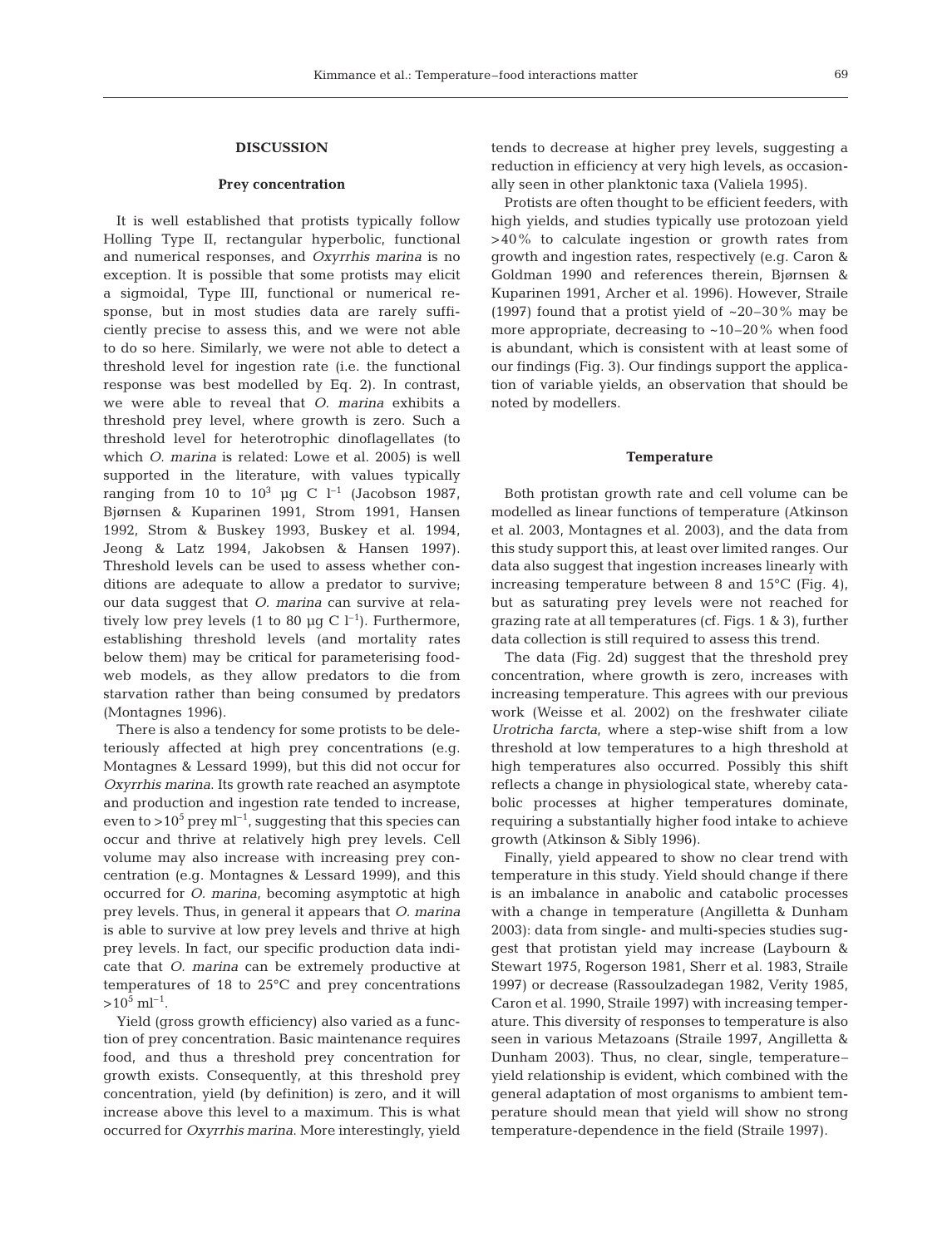# **Interaction between temperature and prey concentration**

There is clearly an interactive effect between temperature and prey concentration on a variety of the parameters studied. The threshold level for growth seemed to increase stepwise, and specific growth rate and cell volume responded differently under saturating and sub-saturating prey concentrations, depending on temperature (Fig. 2). Furthermore, the shape of the functional, numerical, volume, and production responses differed as a function of temperature (Figs. 1 to 3).

Understanding the physiological basis of temperature–food interactions was not specifically the purpose of this work. However, our data do reveal some potential trends. For instance, the increased effect of food concentration on specific growth rate with increasing temperature (Fig. 2a), which was consistent with the higher threshold prey concentration at increased temperatures (Fig. 2d), is probably caused by higher rates of catabolism necessary for survival (e.g. maintaining ionic gradients, protein turnover: Clarke & Fraser 2004). Furthermore, the range of relative thermal sensitivities of cell volume, from 6% at saturating prey concentrations to 2% at sub-saturating concentrations,



Fig. 6. *Oxyrrhis marina* and *Isochrysis galbana*. Modelled population dynamics of (a,c,e) prey *I. galbana* and (b,d,f) predator *O. marina* over a 10 d simulation. For (a) and (b), specific growth rate and ingestion were determined directly from Eqs. (5) & (6), respectively; thus, in this case the combined effects of ambient temperature and prey concentration were included. For (c) and (d), specific growth rate and ingestion rate were determined only at 20°C from Eqs. (5) & (6), respectively (dashed line at 20°C in Figs. 1 & 3). Subsequently, to determine the response at other temperatures, a *Q*<sup>10</sup> of 2.5 was applied to the values obtained at  $20^{\circ}$ C. (e,f) Relative difference between the 2 scenarios, i.e. the ratio of prey (a:c) and predators (b:d). Predator and prey concentrations are on log-scales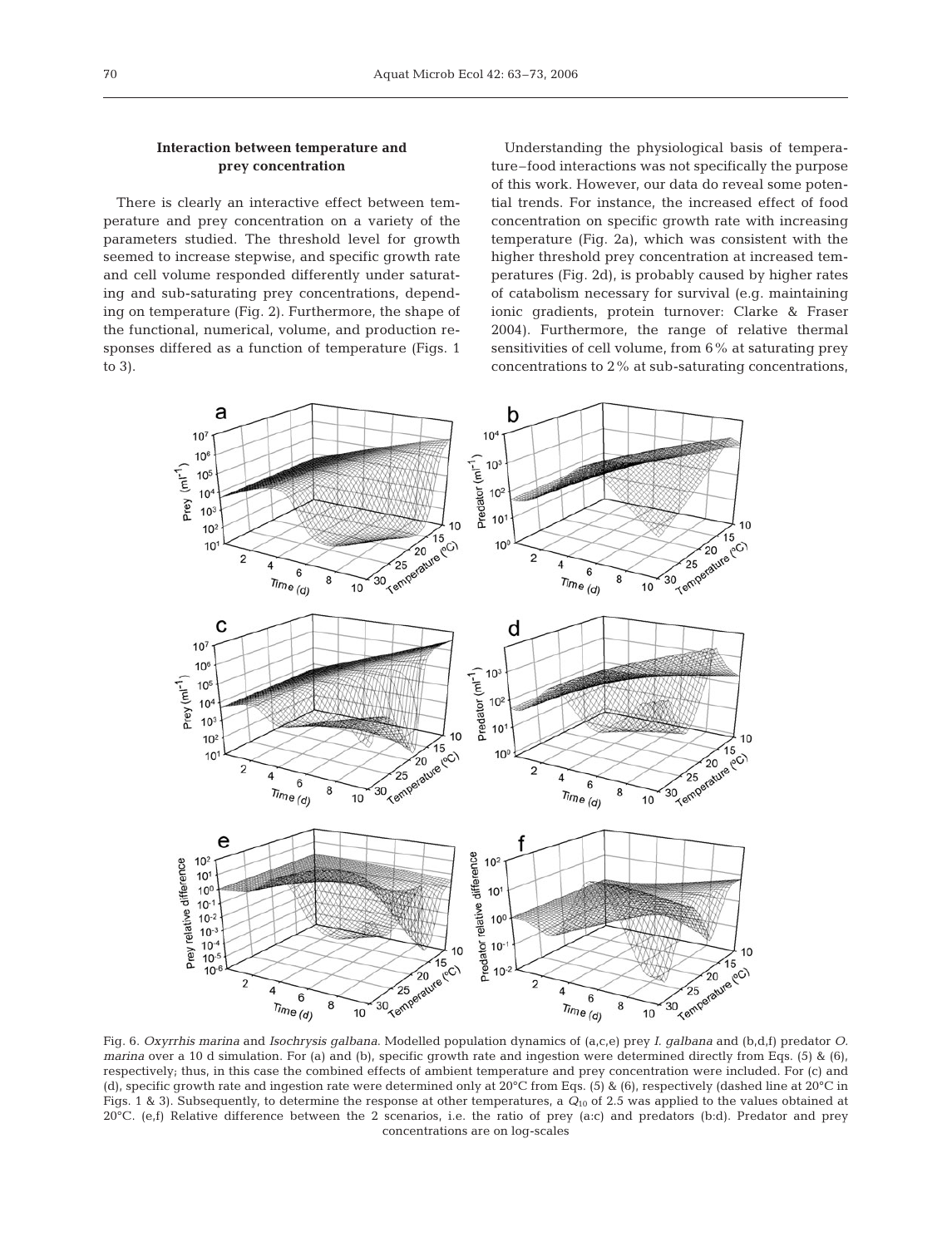spans the mean value of  $2.5\%$  °C<sup>-1</sup> observed by Atkinson et al. (2003) for protists, but this significant decrease in slope is due to prey limitation at low temperature, not high temperature as occurred for specific growth rate, suggesting a different mechanism underlying temperature–prey dependency on cell size. Investigating the mechanisms underlying such responses is a goal of our ongoing research, to provide insight into the widespread inverse relationship between temperature and body size in ectotherms (Atkinson & Sibly 1997) and into the scaling of biological rates in general (Brown et al. 2004), as well as helping to provide predictive relationships for ecosystem modelling.

Recognising that interaction occurred, however, we set forth to model these responses, for predictive purposes, by fitting a variety of phenomenological models to the entire data set accumulated from the 2 sets of experiments. The best fits (Eqs. 5 to 7) take into account the effects of temperature–food combinations without adding unjustified complexity of additional interaction terms. Furthermore, they provide both prey concentration- and temperature-dependent components, allowing us to easily manipulate the equations based on their parts. Thus, we have provided predictive equations for future modelling, and a simple example of their implications follows.

## **Model application of interaction between temperature and prey concentration**

As indicated in the 'Introduction', there is a tendency in numeric ecosystem modelling to treat food concentration and temperature independently (Carlotti et al. 2000). Here we use our detailed data on 1 species to illustrate that this may be inappropriate, as temperature and food affect growth and ingestion parameters differently when examined in combination; this may then alter the outcome of food web models. To demonstrate this, *Oxyrrhis marina* growth and grazing responses (Eqs. 5 & 6) were applied to a simple model of predator–prey dynamics. In this illustrative example, volume changes (Eq. 7) were not included. The inclusion of volume would alter the predictions related to food web productivity; clearly all 3 equations would need to be incorporated into ecosystem models that consider carbon flux.

Using STELLA 8 (High Performance Systems), a predator–prey model was simulated, whereby the flagellate *Isochrysis galbana* grows exponentially and is preyed upon by *Oxyrrhis marina*, with no higher level predators consuming the flagellate; thus, *O. marina* mortality is regulated strictly by starvation below threshold levels (i.e.  $dP/dt = \mu_p P - IN$  and

 $dN/dt = \mu_N N$ , where  $P = I$ . *galbana* abundance;  $\mu_p =$ temperature-dependent specific growth rate of *I. galbana*; *I* = temperature- and prey-dependent grazing by *O. marina*;  $N = O$ . marina abundance;  $\mu_N =$ temperature- and prey-dependent specific growth rate of *O. marina*). The simulation lasted 10 d, a period sufficiently long, at 20°C, to express 1 predator–prey cycle, given initial conditions of  $5 \times 10^3$  prey and 50 predators  $ml^{-1}$  (the starting condition of all simulations).

In the first application of the model, *Oxyrrhis marina* specific growth rate  $(\mu_N)$  and ingestion (*I*) were determined directly from Eqs. (5) & (6), respectively; thus in this case the combined effects of ambient temperature and prey concentration were included. In the second application of the model, *O. marina* specific growth rate and ingestion rate were determined only from the predicted response at 20°C, from Eqs. (5) & (6), respectively (Figs. 1 & 3, dashed lines at  $20^{\circ}$ C). Then a  $Q_{10}$  of 2.5 (see Caron et al. 1990) was applied to the growth and grazing rates at given prey concentrations at 20°C to determine the response at other temperatures. This latter scenario represents the typical way in which many ecosystem models rely on the limited data that are available. In both cases, *Isochrysis galbana* specific growth rate  $(\mu_{\rm p})$  was determined as a linear response to temperature ( $\mu_p$  = temperature  $\times$  0.01 + 0.576), as this best represents the growth rate of *I. galbana* (Montagnes & Franklin 2001).

The model output (Fig. 6) illustrates the difference between applying a full temperature–prey-derived response and simply modifying a single response using a *Q*<sup>10</sup> function. At 20°C the 2 responses are identical, as they were derived from identical equations. However, above and below this temperature there is deviation in the responses (Fig. 6e,f). This simulation is not an indication of natural conditions, as the prey have not been bottom-up limited (e.g. nutrients), nor has the predator been top-down limited (e.g. copepod grazing). Nor is the model exhaustive. Still, the output does illustrate our point that inclusion of equations that incorporate the effects of temperature–prey concentration combinations will substantially influence the outcome of food web models. We recommend that the present application of correction factors such as *Q*<sup>10</sup> be reconsidered in the future and that continued effort be made to evaluate the effect of interaction between these 2 key variables on plankton dynamics.

*Acknowledgements.* This study formed part of the PhD studies conducted by S.A.K. at Port Erin Marine Laboratory, University of Liverpool. The work was supported by a Natural Environment Research Council (NERC) studentship. Manuscript preparation was supported by a NERC grant (NER/A/ S/2001/00574).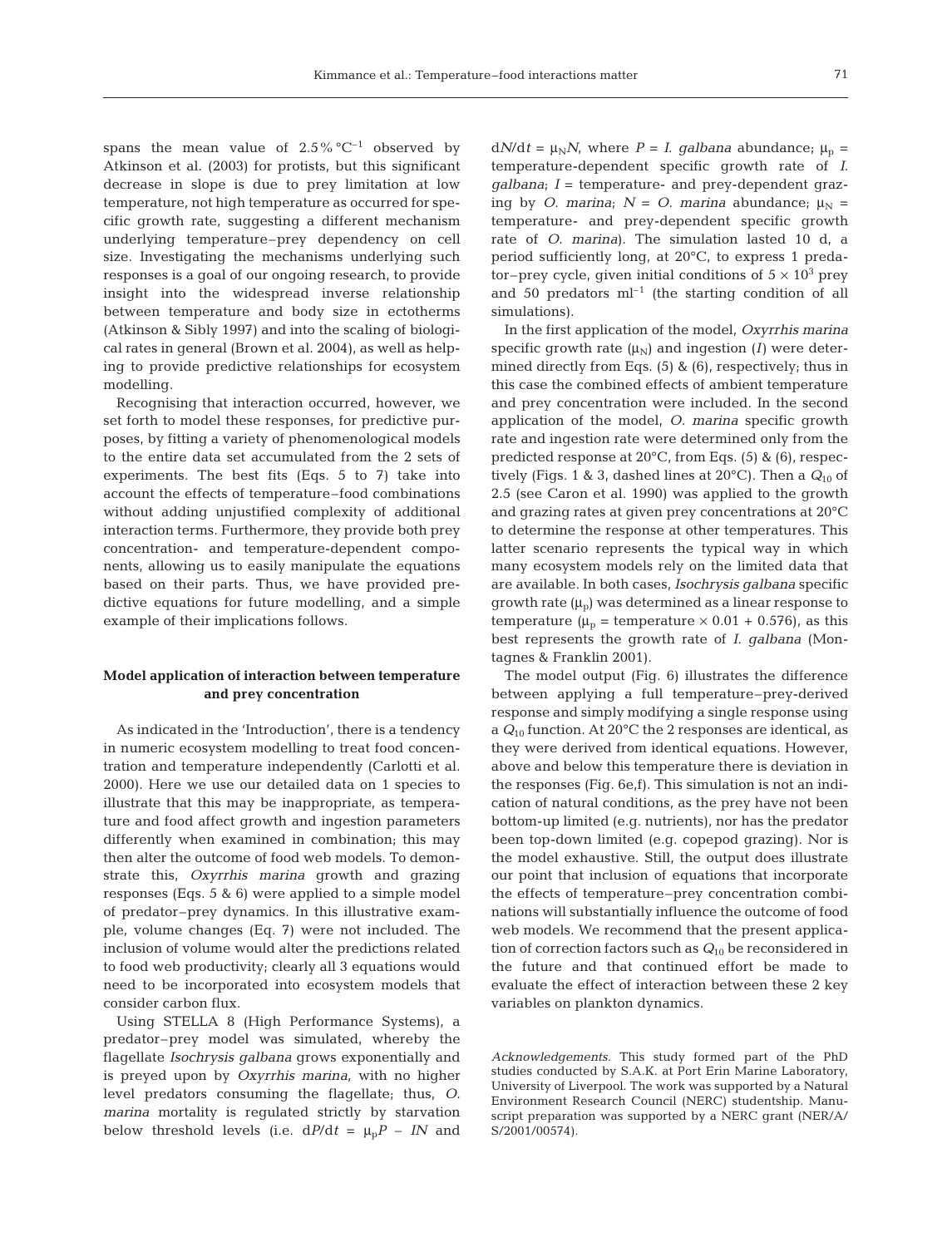#### LITERATURE CITED

- Achenbach L, Lampert W (1997) Effects of elevated temperatures on threshold food concentrations and possible competitive abilities of differently sized cladoceran species. Oikos 79:469–476
- Angilletta MJ Jr, Dunham AE (2003) The temperature-size rule in ectotherms: simple evolutionary explanations may not be general. Am Nat 162:332–342
- Archer SD, Leakey RJG, Burkill PH, Sleigh MA (1996) Microbial dynamics in coastal waters of East Antarctica: herbivory by heterotrophic dinoflagellates. Mar Ecol Prog Ser 139:239–255
- Atkinson D, Sibly RM (1996) On the solutions to a major lifehistory puzzle. Oikos 77:359–365
- Atkinson D, Sibly RM (1997) Why are organisms usually bigger in colder environments? Making sense of a life history puzzle. Trends Ecol Evol 12:235–239
- Atkinson D, Ciotti BJ, Montagnes DJS (2003) Protists decrease in size linearly with temperature: ca.  $2.5^{\circ}C^{-1}$ . Proc R Soc Lond B 270:2605–2611
- Berges JA, Montagnes DJS, Hurd CL, Harrison PJ (1994) Fitting ecological and physiological data to rectangular hyperbolae: a comparison of methods using Monte Carlo simulations. Mar Ecol Prog Ser 114:175–183
- Bjørnsen PK, Kuparinen J (1991) Growth and herbivory by heterotrophic dinoflagellates in the Southern Ocean, studied by microcosm experiments. Mar Biol 109:397–405
- Brown JH, Gillooly JF, Allen AP, Savage VM, West GB (2004) Towards a metabolic theory of ecology. Ecology 85: 1771–1789
- Buskey EJ, Coulter CJ, Brown SL (1994) Feeding, growth, and bioluminescence of the heterotrophic dinoflagellate *Protoperidinium-huberi* on varying algal diets. Mar Biol 121: 373–380
- Buskey EJ, Wysor B, Hyatt C (1998) The role of hypersalinity in the persistence of the Texas 'brown tide' in the Laguna Madre. J Plankton Res 20:1553–1565
- Carlotti F, Giske J, Werner F (2000) Modeling zooplankton dynamics. In: Harris R, Wiebe P, Lenz J, Skjodal, HR, Huntley M (ed) ICES zooplankton methodology manual. Academic Press, New York, p 571–668
- Caron DA, Goldman JC (1990) Protozoan nutrient regeneration. In: Capriulo GM (ed) Ecology of marine protozoa. Oxford University Press, Oxford, p 283–306
- Caron DA, Goldman JC, Fenchel T (1990) Protozoan respiration and metabolism. In: Capriulo GM (ed) Ecology of marine protozoa. Oxford University Press, Oxford, p 307–322
- Clarke A, Fraser KPP (2004) Why does metabolism scale with temperature? Funct Ecol 18:243–251
- Cossins AR, Bowler K (1987) Temperature biology of animals. Chapman & Hall, London
- Davidson K, Cunningham A, Flynn KJ (1995) Predator–prey interactions between *Isochrysis galbana* and *Oxyrrhis marina.* 3. Mathematical modelling of predation and nutrient regeneration. J Plankton Res 17:465–492
- Davidson K (1996) Accounting for nutrient processing time in mathematical models of phytoplankton growth. Limnol Oceanogr 41:779–783
- Droop MR (1959) A note on some physical conditions for cultivating *Oxyrrhis marina*. J Mar Biol Assoc UK 38:599–604
- Fenchel T (1982) Ecology of heterotrophic microflagellates. 2. Bioenergetics and growth. Mar Ecol Prog Ser 8:225–231
- Fenchel T (1987) Ecology of Protozoa the biology of freeliving phagotrophic protists. Springer-Verlag, Berlin
- Flynn KJ, Davidson K (1993) Predator–prey interactions between *Isochrysis galbana* and *Oxyrrhis marina*. 2.

Release of non-protein amines and faeces during predation of *Isochrysis*. J Plankton Res 15:893–905

- Gentleman WC, Leising A, Frost B, Strom S, Murray J (2003) Functional responses for zooplankton feeding on multiple resources: a review of assumptions and biological dynamics. Deep-Sea Res II 50:2847–2875
- Giebelhausen B, Lampert W (2001) Temperature reaction norms of *Daphnia magna*: the effect of food concentration. Freshw Biol 46:281–289
- Guillard RRL (1972) Culture of phytoplankton for feeding marine invertebrates. In: Smith WL, Chanley MW (eds) Culture of marine invertebrate animals. Plenum Press, New York, p 29–60
- Hansen PJ (1992) Prey size selection, feeding rates and growth dynamics of heterotrophic dinoflagellates with special emphasis on *Gyrodinium spirale*. Mar Biol 114: 327–334
- Heinbokel JF (1978) Studies on the functional role of tintinnids in the southern California Bight. 1. Grazing and growth rates in laboratory cultures. Mar Biol 47:177–189
- Jacobson DM (1987) The ecology and feeding behaviour of thecate heterotrophic dinoflagellates. PhD thesis, Massachusetts Institute of Technology and Woods Hole Oceanographic Institution, Woods Hole, MA
- Jakobsen HH, Hansen PJ (1997) Prey size selection, grazing and growth response of the small heterotrophic dinoflagellate *Gymnodinium* sp. and the ciliate *Balanion comatum* — a comparative study. Mar Ecol Prog Ser 158: 75–86
- Jeong HJ, Latz MI (1994) Growth and grazing rates of the heterotrophic dinoflagellates *Protoperidinium* spp. on red tide dinoflagellates. Mar Ecol Prog Ser 106:173–185
- Jeong HJ, Kim JS, Yeong DY, Kim ST and 6 others (2003) Feeding by the heterotrophic dinoflagellate *Oxyrrhis marina* on the red-tide raphidophyte *Heterosigma akashiwo*: a potential biological method to control red tides using mass-cultured grazers. J Eukaryot Microbiol 50: 274–282
- Johnson MD, Rome M, Stoecker DK (2003) Microzooplankton grazing on *Prorocentrum minimum* and *Karlodinium micrum* in Chesapeake Bay. Limnol Oceanogr 48:238–248
- Kimmance SA (2001) The interactive effects of temperature and food concentration on growth responses of aquatic protists, with particular reference to the heterotrophic dinoflagellate *Oxyrrhis marina*. PhD thesis, University of Liverpool
- Lampert W (1977) Studies on the carbon balance of *Daphnia pulex* de Geer as related to environmental conditions. 3. Production and production efficiency. Arch Hydrobiol (Suppl) 48:336–360
- Laybourn JE, Stewart JM (1975) Studies on consumption and growth in the ciliate *Colpidium campylum* Stokes. J Anim Ecol 44:165–174
- Lowe CD, Day, A Kemp SJ, Montagnes DJS (2005) There are high levels of functional and genetic diversity in *Oxyrrhis marina*. J Eukaroyt Microbiol 52:250–257
- Menden-Deuer S, Lessard EJ (2000) Carbon to volume relationships for dinoflagellates, diatoms and other protist plankton. Limnol Oceanogr 45:569–579
- Montagnes DJS (1996) Growth responses of planktonic ciliates in the genera *Strobilidium* and *Strombidium*. Mar Ecol Prog Ser 130:242–254
- Montagnes DJS, Franklin DJ (2001) Effect of temperature on diatom volume, growth rate, and carbon and nitrogen content: reconsidering some paradigms. Limnol Oceanogr 46: 2008–2018
- Montagnes DJS, Lessard EJ (1999) Population dynamics of